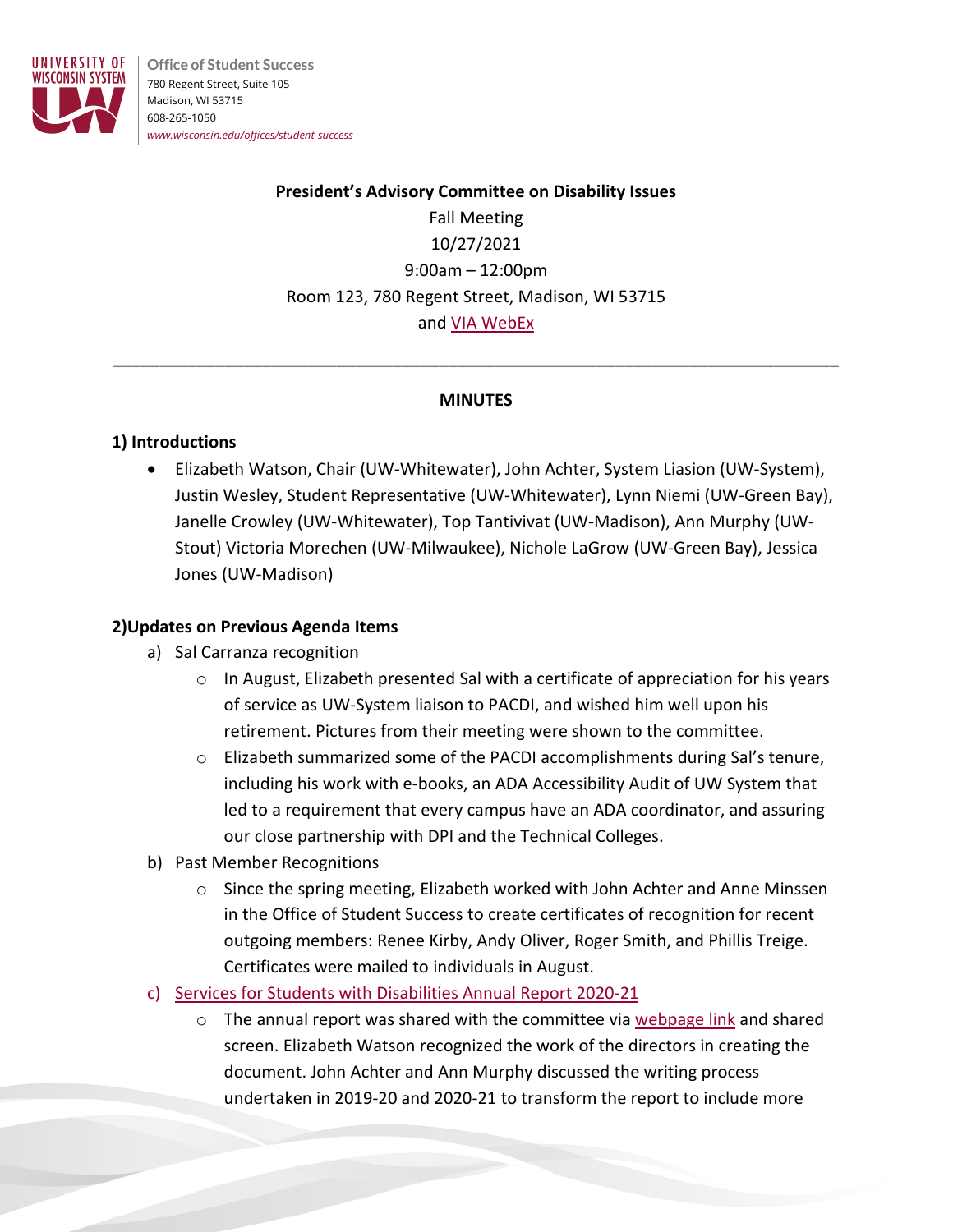narrative explanation of both current year data and key trends over time. A few key highlights discussed:

- the number of students affiliated with disability services offices has increased every year over the last decade, at a time when our institutions have had a flat or downward trend in enrollment.
- Accommodations themselves have become more complex and contribute to the impact on staffing and work completed by the individuals. There was a COVID-related bump in temporary accommodations during 2020- 21.
- **Disability/Accessibility services offices have moved from a more** transactional process in the 70s and 80s to a more holistic and intentional student support model. This is due in part to legal changes that have drawn out the power differentials between students and faculty. The goal is to have a collaborative process between the DS Office, Instructor, and the Student.
- $\circ$  The report is helping our work gain recognition. For instance, it will be discussed at the Education Committee of the UW System Board of Regents in December.
- o Discussion: A next step may be to ask ADA Coordinators or Facilities Directors to create a similar report to see the trends among accommodation requests from employees.

### **3) President Thompson Visit & Greeting**

- a) President Thompson greeted and thanked us for our service. He recognized our student work and assured us that he would continue to advocate for our services.
- b) After a round robin of introductions, he opened the floor for questions. The committee discussed:
	- o Infrastructure and the need to update facilities to meet ADA guidelines;
	- o The pressure to support students with limited staff
	- $\circ$  The increase in employee accommodations that are sometimes overlooked
	- o The intersection of race and disability may be better served by a diverse counselors and disability services staff
	- $\circ$  The upcoming digital maturity survey project. President Thompson requested a one-page summary of the project in order to consider his support and endorsement.

# **4) Guest - Dr. Gregg Vanderheiden, Professor at University of Maryland, College Park; Director, Trace R&D Center, UMD**

• Morphic World Rollout – Universities are setting up MOUs.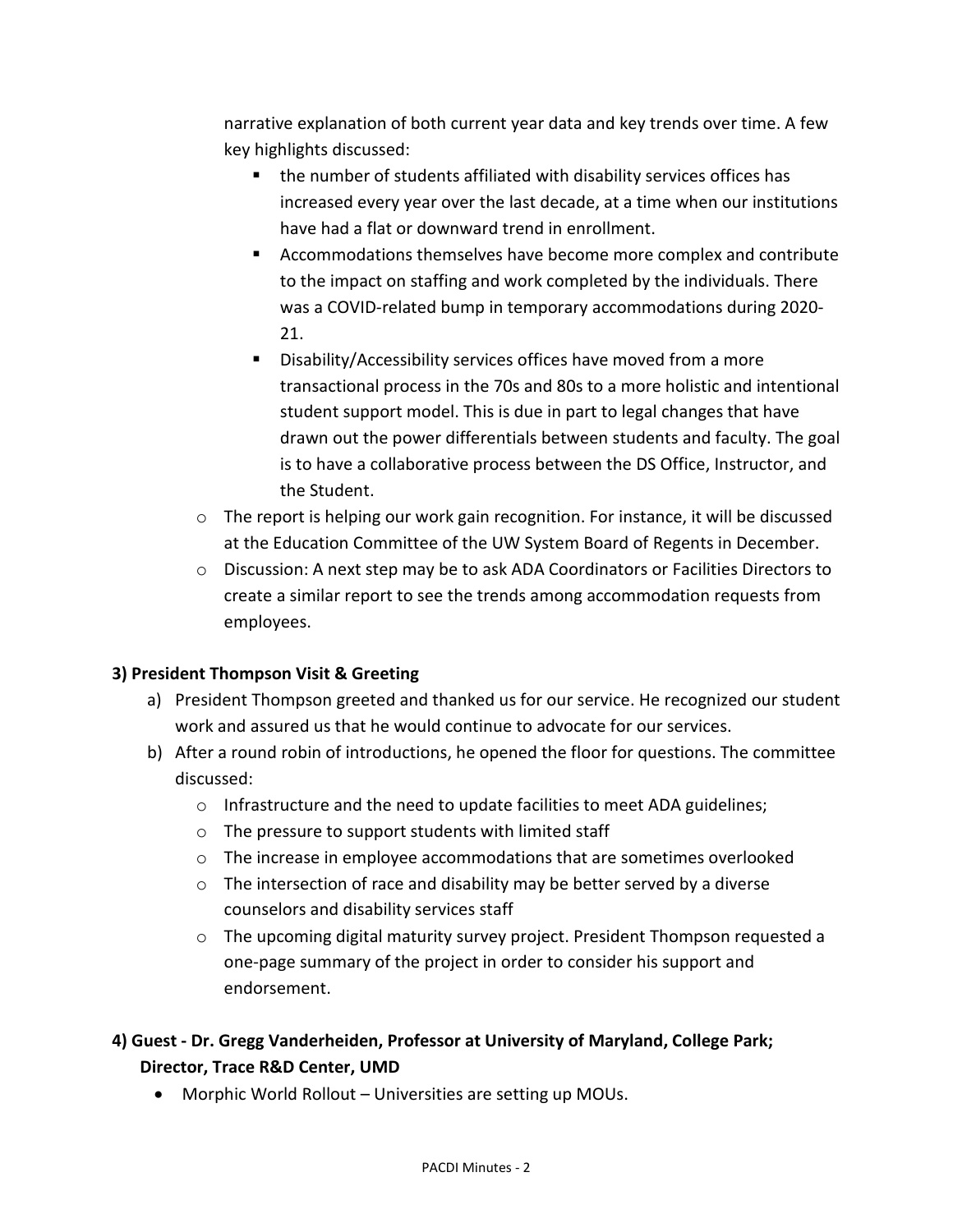- $\circ$  Morphic World started at UW-Madison. It is based on the concept of low digital affinity. Digital Affinity is the ability or comfort with learning and using technology. Even "digital natives" can have challenges with using technology, and some students are unable to tap the potential of the technology or access the accessibility features in their technology to support their learning.
- o Morphic World is an open-source tool that makes computers simpler. The Morphic Icon is added to the taskbar of the PC/MAC and allows users to enlarge the screen, magnify specific sections, snip (copy), read out loud (in a computer voice), and change contrast (options designed for color blindness and dark/light contrast).
- $\circ$  Included in the basic tool (free to download) is a vault to secure user data. And the user can create multiple set-ups, one for work or studying or one to reflect their needs throughout the day/different times/needs. Customized tool bar can have "drawers" to keep similar resources, e.g. all the links for class Zoom meetings.
- o An advanced tool (requiring institutional procurement) can coordinate all adaptive technology tools connected to a student. And allows for the customization of the tool bar by adding three options.
- o Committee asked general questions regarding mobile devices (not capable now because of the way the apps are set up), read aloud (actually accesses the builtin read aloud features within the MAC or PC), can the Morphic Tool work with Canvas Exams? (complicated question that would require follow-up from Morphic contact), compatibility issues with MAC or PC browsers (written in same code as the operating system so no known compatibility issues). Question regarding file format for snips, sign off, and setting up the bars (individual not institutional).

### **5) Next steps on Digital Maturity Project**

- a) Jess and Nichole presented PowerPoint showing the survey sections
- b) Work group
	- o Discussed process for asking President Thompson to ask each Chancellor to charge a workgroup on their campus to complete the survey
- c) Timeline (tentative)
	- o Nov. 17 draft/send memo to President Thompson, requesting his endorsement. Response desired by 12/1. One page summary of project.
	- $\circ$  Dec. 1 Final survey questions with skip logic sent to John Achter to create Qualtrics survey draft
	- o Dec., 2021 memo to Chancellors with cc to Provosts, SSAOs, CIOs.